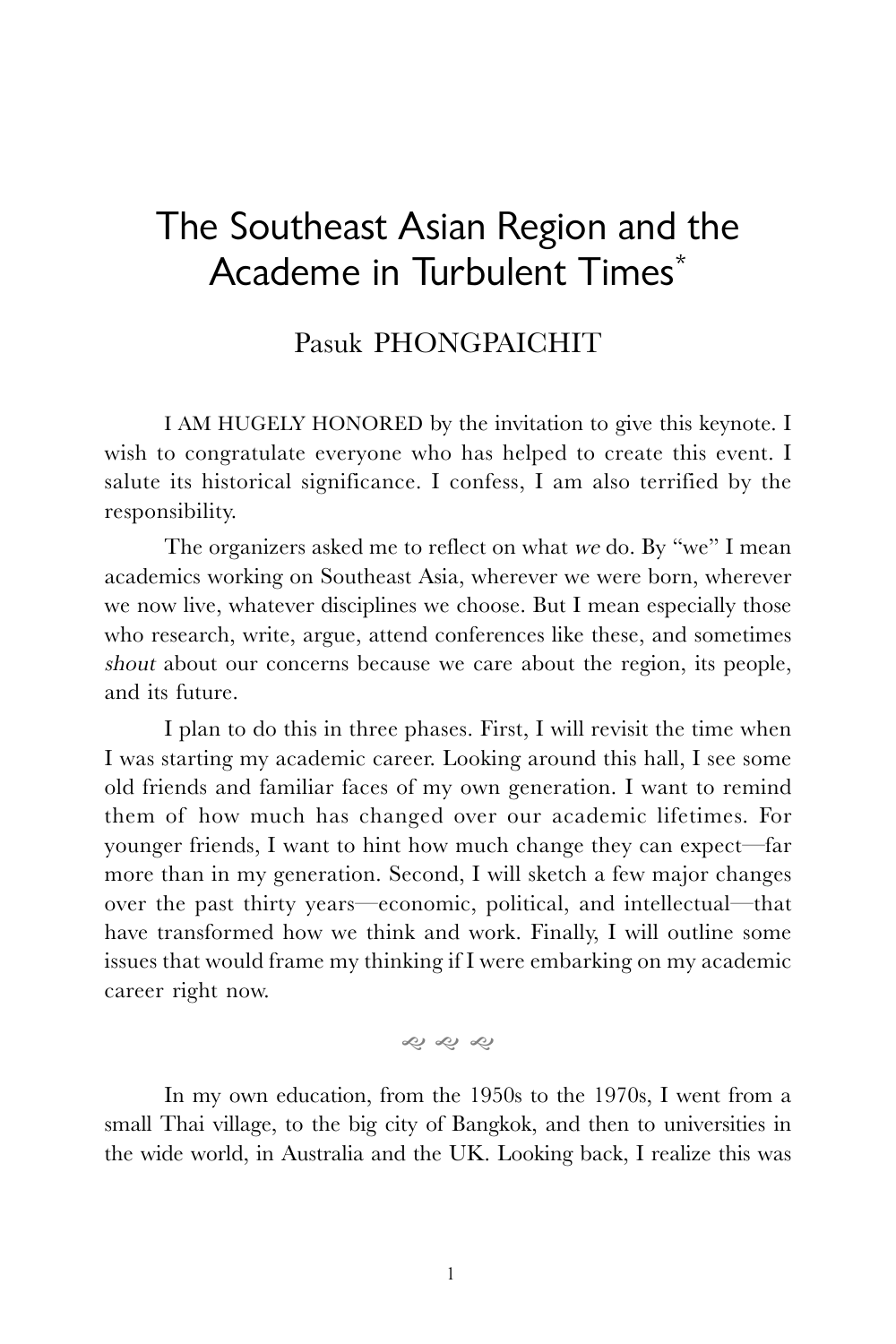an extraordinary journey. I believe others of my generation here today went through something similar. Before our time, this journey had been confined to a very few—the very rich and the very royal. But we were lucky—partly because our own societies were becoming a little richer, and more ready to invest in education; but also because some advanced countries were enjoying the great post-war boom, and were inspired by ideas of international cooperation and universal values.

What were the ideas shaping the academic environment at that time for those in the humanities and social sciences?

Perhaps the single most important was "development," at heart a very optimistic idea that we could engineer a better future. "Development economics" had been invented as a branch of the discipline, and was being taught in universities all over the world. "Developing countries" had become a new classification. Agencies from the UN and World Bank were telling governments how to "develop." And it seemed to be working. With few exceptions, developing countries were reporting positive growth rates, often spectacularly fast. They were carried along by the stable international economy under the Bretton Woods system, the recovery boom after the Second World War, and the liberation of energies following the collapse of colonialism.

Related to development, was the idea of "social science," which carried a belief that we could engineer better societies too. The pioneers of social anthropology were a product of the late colonial era, but the subject took off as a university discipline from the late 1950s, and reached us a decade later. At the university where I work, the subject was first taught by a former French-Canadian Jesuit, who helped set up a social research institute, and trained its first generation of researchers.

A third inspiration was the idea of democracy. The idea had arrived in the region with the anti-colonial movements. Looking around this region in the 1960s and 70s, we saw mostly dictators and oligarchs, yet, what arrived in this era was a faith in the possibility of popular action.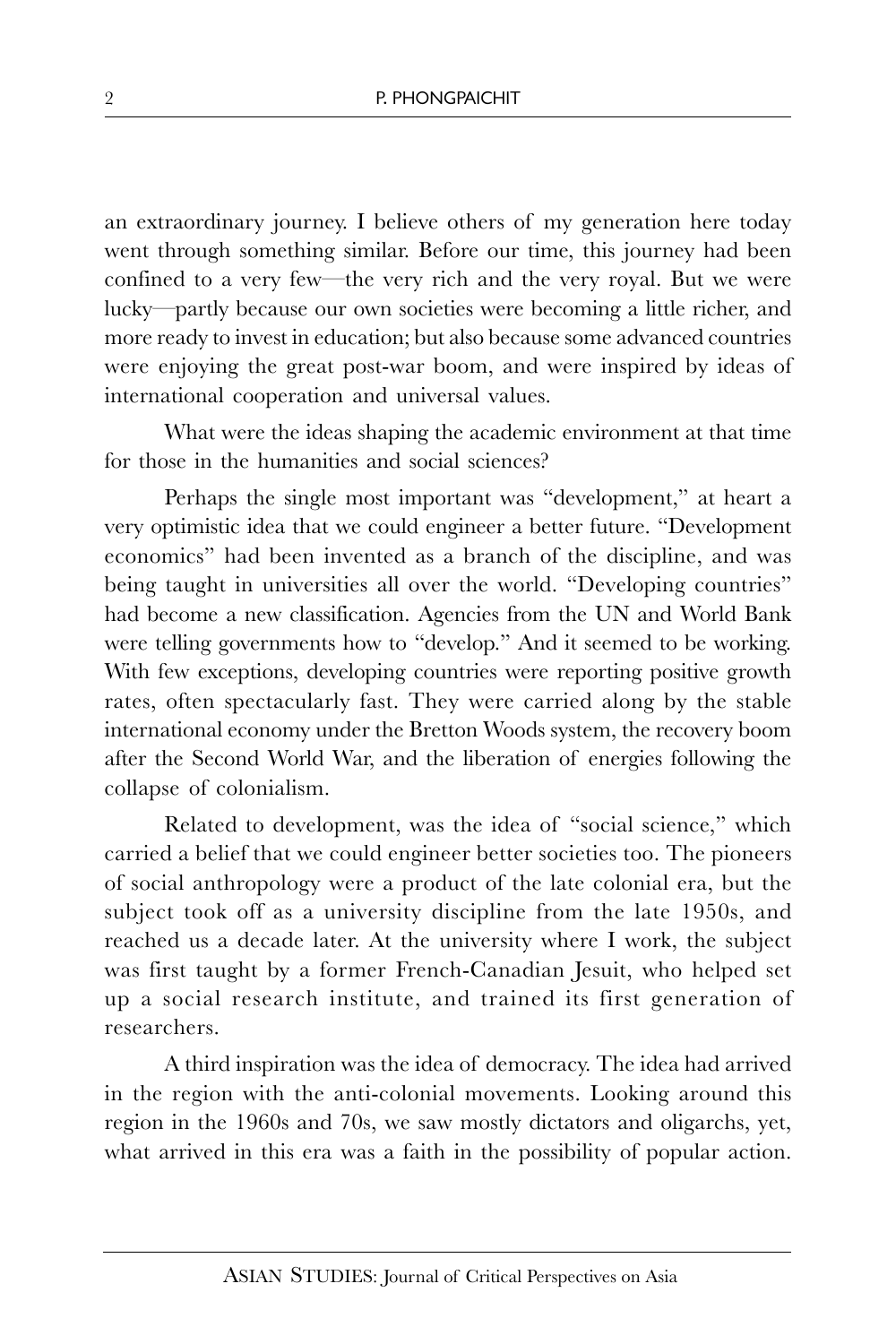This was inspired in part by the student-worker movements in Europe and Australia in the late 1960s, by the anti-Vietnam War movement in the US, and by the explosion of New Left writing by people reinterpreting Marx for a new era. Through people power, we could look forward to a "democratic transition." These thoughts inspired the multiplication of NGOs, and other forms of public activism. From this period, scholaractivists have become a feature of our region, more so than in most areas of the world.

Finally, what strikes me about this period is the conviction that knowledge was a force for good, and that hence the accumulation of knowledge—by research, analysis, theorizing, debate, conferences—was a noble pursuit. Of course this thought was especially appealing to those who could suddenly find a place in the academe.

The one complicating and confusing fact amidst all this optimism was America's war in Vietnam and Cambodia. America dominated our perception of the world because America completely dominated cultural production at the international level, from Superman to Hollywood, from Elvis to Jonathan Livingston Seagull. America symbolized the modern package of rights, liberties, democracy, and prosperity—the holy grail of "development." But America was fighting an ugly war in our backyard, pitting its wealth and technology against a society of poor peasants. And as part of this war effort, America was supporting governments in our region that represented the very opposite of the modern package of rights, liberties, and democracy.

I studied economics, and returned to teach development economics, but I was lucky to be exposed to political economy in both Australia and the UK. By "political economy" I mean the broad proposition that economics makes more sense when politics is taken into account. I was struck that designing development policies for well-being, equity and justice that truly helped the disadvantaged was not so difficult, but getting such policies adopted, implemented, and enforced seemed impossible. Economics could not properly be separated from politics. This conviction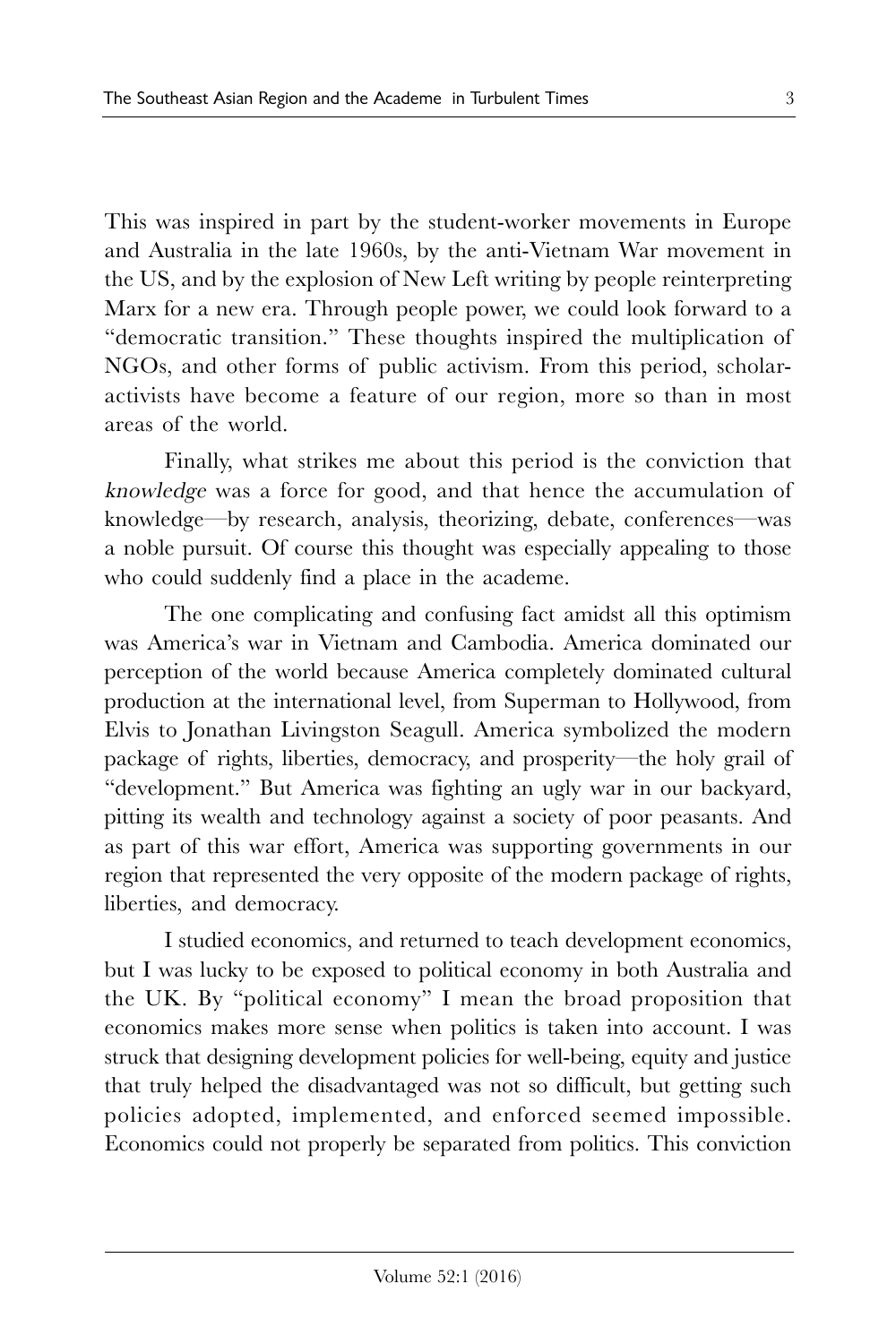led me to concentrate my research on the political economy of labor, the sex industry, the illegal economy, corruption, and inequality, but also to study the social forces that can bring about change, including labor unions, social movements, and political parties. Unfortunately, political economy has now become an endangered discipline. The faculty where I studied in Australia was then called the faculty of economics and politics, but it changed first to economics alone, then to economics and business, and is now the faculty of business and economics.

g g g

Now let me move to the second part. I am going to outline four changes. These are changes both in the world around us, and how we think about that world. I don't pretend that these four are comprehensive. This is a personal choice. They have strongly affected me.

The first is the ending of the Cold War. This had the enormous benefit of returning peace to our region, but it had knock-on effects which have been less benign, in two ways. First, it led to the collapse of leftist thinking on a world scale, which opened the way for the triumph of neoliberalism, meaning an extreme belief in the importance of the market. This has had a devastating effect on economics. Development economics has almost disappeared. The Cambridge-Korean economist Ha-Joon Chang<sup>1</sup> has described this brilliantly as "kicking away the ladder," cancelling the optimism that societies can engineer their own growth, and graduate to first-world levels of prosperity and quality-of-life. Jayati Ghosh has recently observed that the aim of the whole international development apparatus has shifted from "development," meaning the transformation of a society, to "poverty alleviation," <sup>2</sup>—cleaning up the worst mess of an unequal and unfair world, not trying to change it.

The second knock-on effect of the end of the Cold War has been the staggering growth of global business and finance dominated by huge companies, shrinking space for government and community institutions to influence the way we live.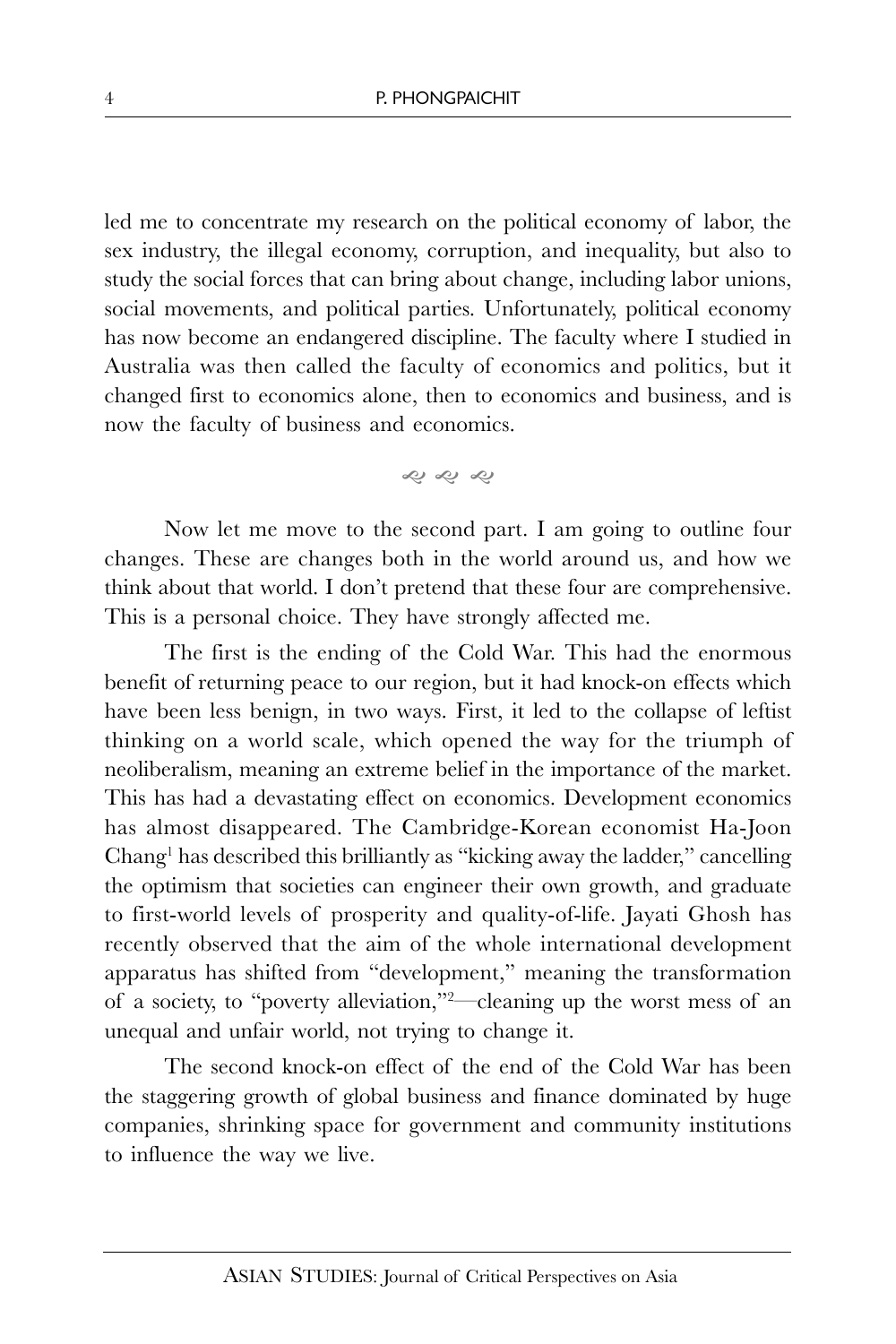The expansion of global finance as a result of financial deregulation from the late 1970s has reproduced exactly the same conditions of instability and international conflict that prevailed in the last era when finance capital was so strong, namely the run-up to the First World War. At that time, measures to control finance were imposed only after a disastrous period for humanity. The smaller and weaker economies are the most vulnerable to this instability. After each crisis, here most obviously after the Asian financial crisis of 1997–98, there is some discussion of controlling finance. But while countries have installed better methods to defend themselves, very little has been done to address the problem at its root, at the global level, because big financial conglomerates are so politically powerful.<sup>3</sup>

## g g g

My second big change is very different. This is the impact of the postmodern revolution in philosophy on the study of the humanities and social sciences. This is a massive subject but here I will mention just one aspect, which is the greater awareness of, and sensitivity to, the relationship between knowledge and power. This has produced some very exciting scholarship, especially in the areas of history and literature.

But in the study of society, the impact has been two-edged. It has been easy to deconstruct the approaches of structuralism and structural functionalism, to point out the essentialism and the capture by grand narratives. But I have the impression that postmodernism has been better at knocking down than at rebuilding. The very terms, postmodernism and postcolonialism and postwhatever all look to the past and not to the future. Sociology and social anthropology seem to have become much less attractive as fields of study, and also much less productive of radical ideas for bringing about change.

$$
\hat{\mathcal{S}} \, \, \hat{\mathcal{S}} \, \, \hat{\mathcal{S}}
$$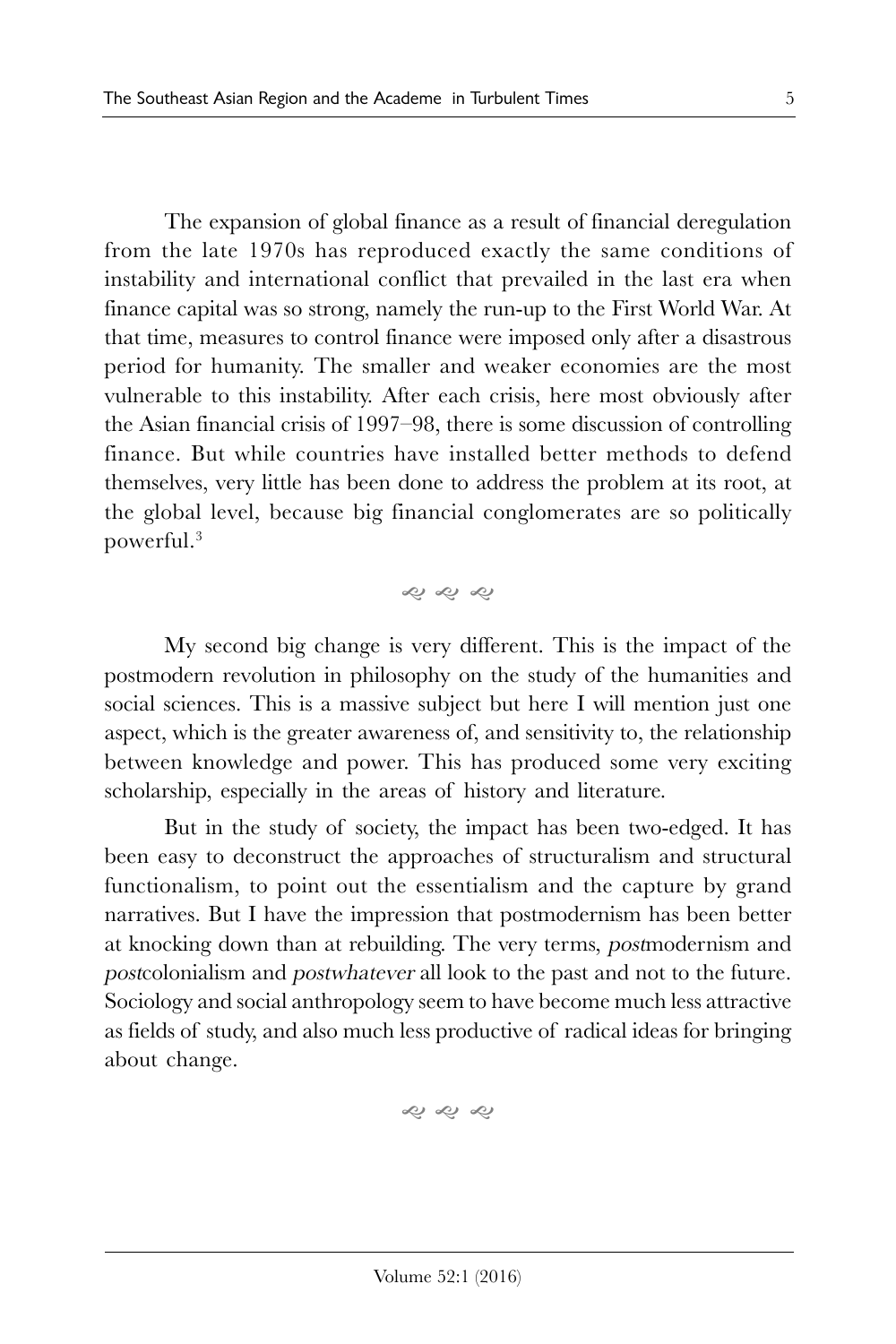In my third big change, I want to put several things together in a group. They are: the disappointment with democracy; the rise of inequality; and the return of violence. I will first use Thailand as an example, because it may have wider implications for the region, before broadening it out.

Fifteen years ago, Thailand was seen as a beacon of democracy in Southeast Asia. It figured strongly in the studies of "democratic transition" that mushroomed after the end of the Cold War. It had a working electoral parliament, a rather free press, an active civil society. The army seemed to be in retreat. But now, the results of four national elections have been overthrown. Political parties have been dissolved and politicians banned. The army has made a coup twice. Thailand is now the only country in the world with a military government installed by a coup. Many people have been jailed for long periods for thought crimes. The media and civil society are cowed by threats. The country has plummeted down every ranking for political modernity. Though I am sorry to say it, I think the country's stock in the world is at its lowest ever.

How did this happen, so quickly, and rather unexpectedly? Let me sketch it in very simple terms. Thailand's rather successful economic development—tripling average real per capita income in one generation has led to big social changes. The rural mass, with more income, more knowledge of the world, and soaring aspirations, has become aware of the great inequality in power, status, and the distribution of public goods. And has challenged for power to bring about change. The old bureaucratic elite and the new urban middle class are frightened by this challenge because they will lose power and privilege. This conflict is damaging the economy and obstructing progress in many areas.

Behind this conflict in Thailand is a high level of inequality—not just in incomes and wealth, but in access to power and rights of all kinds. On a world scale, there has been a big rise of interest in inequality over the last few years. Every major international agency has written a report about it. President Obama made it the theme of his State of the Union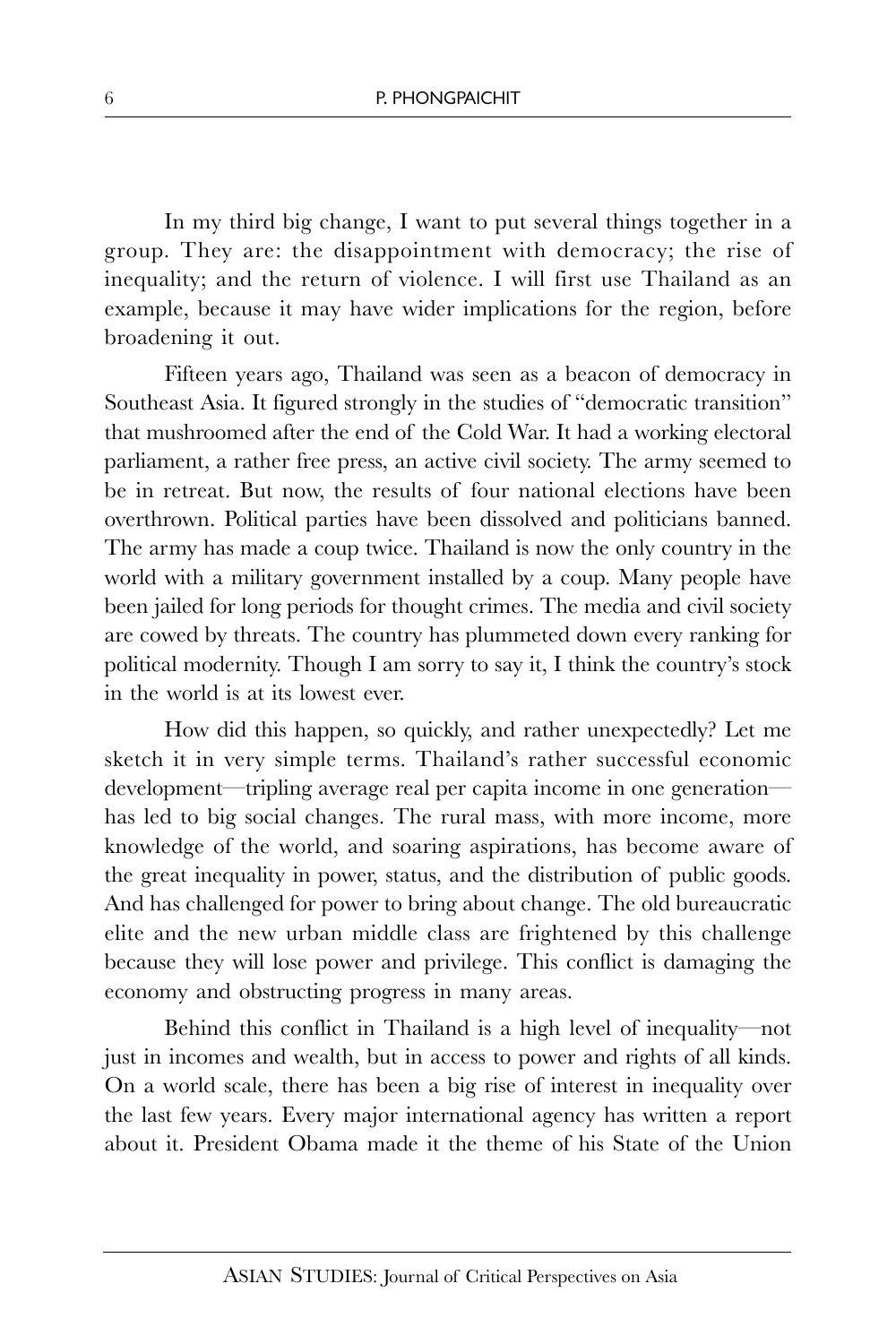address last year. The Pope tweets about it. And there has been a flood of books by economists, political scientists, philosophers and doctors. There are two reasons for this surge. First, inequality has been getting worse in many countries, particularly in the US, and possibly on a world scale. Second, many believe inequality lies behind rises in violence and conflict, including the clashes of the Arab Spring, riots in European cities, and even (perhaps) the Syrian crisis.

There is now a major industry on the analysis of inequality. Joseph Stiglitz and others have blamed neoliberalism, especially for destroying welfare systems and promoting corporate wealth. Thomas Piketty claims there is an inbuilt tendency towards inequality within capitalism. These analyses come from the advanced economies of the west. In Asia, too, inequality has been rising, but I think the causal factors are different here. In the development era, economists promoted unbalanced growth in the belief that inequality stimulated entrepreneurship, and those policies have never really been revised. Weak judicial regimes give scope to the ruthless. Old ideas of social privilege have never been properly challenged. And most governments have paid very little attention to issues of distribution.

The relationship between inequality and conflict is not straightforward. High or rising inequality does not necessarily lead to conflict. Indeed, over the period of rising conflict in Thailand since around 2000, inequality has actually been improving. But in the past, it was very high for quite a long time. This seems to be the danger. In such periods, people at the top of the pyramid get used to the benefits and privileges of an unequal society. When the fundamentals of the society then begin to shift, there is a risk of conflict as these benefits and privileges are at risk.

In many countries of the region, inequality has been rising over the past decade. I fear we can expect increased conflict in some of these countries in the future.

g g g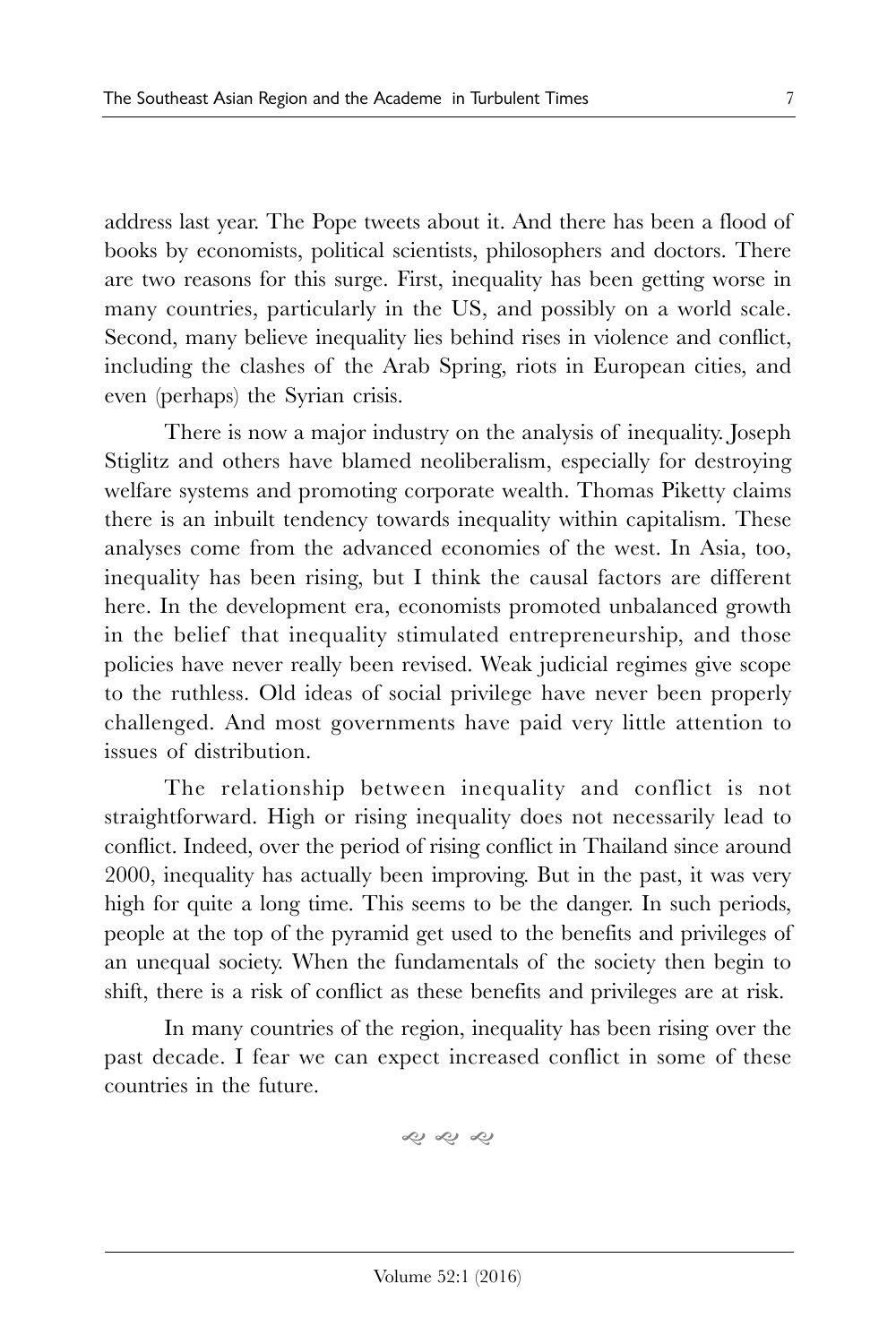My last big change is about the future of the planet. This issue has come from nowhere over the past generation, and is now arguably the biggest, because it is deadly. Concern over the environment was just beginning in the 1970s. We started to worry about the ozone layer in the 1980s. Global warming came into the picture in the 1990s, and climate change by the 2000s. In this region, awareness has lagged behind the world because we don't see and feel the changes. In Europe, people understood global warming when they could see the plants, birds, and insects around them changing. In the US, more extreme weather disasters has begun to convert many. But here in tropical Asia, our sensitivity is lower. We are used to tropical heat, so a little extra is hardly noticed. We are used to the battering of typhoons, and the drought and flood that result from the unreliable monsoon, so more extreme events are not so shocking. But it's a global issue that we cannot ignore.

There are two frightening aspects of the climate issue. First, though the scientists have found out a lot, there is a lot they do not know. Will the arctic ice sheets melt, exactly how much might the sea levels rise, and when? Second, we seem incapable of doing anything about it. The Kyoto Protocol was agreed in this building eighteen years ago this week.<sup>4</sup> It has had little impact on the trend of emissions, because the bigger countries were not committed. President Obama—the most powerful man in the world—made a strong commitment to action on climate change, and achieved some reduction in greenhouse gas emissions in the US, but has not affected the worldwide trend. The current conference in Paris is an important step, but its outcome remains very uncertain.

Behind this failure of commitment lies the power of big global business, and its influence over states—and especially the power of the power industry, something which people in Japan are very aware of, especially after the Fukushima incident. Other countries are not so aware, yet.

I became aware of this some years ago. At a conference in Thailand, I wondered aloud why a cool and damp country like Germany derived a much larger proportion of its power from solar than a hot, sunny country like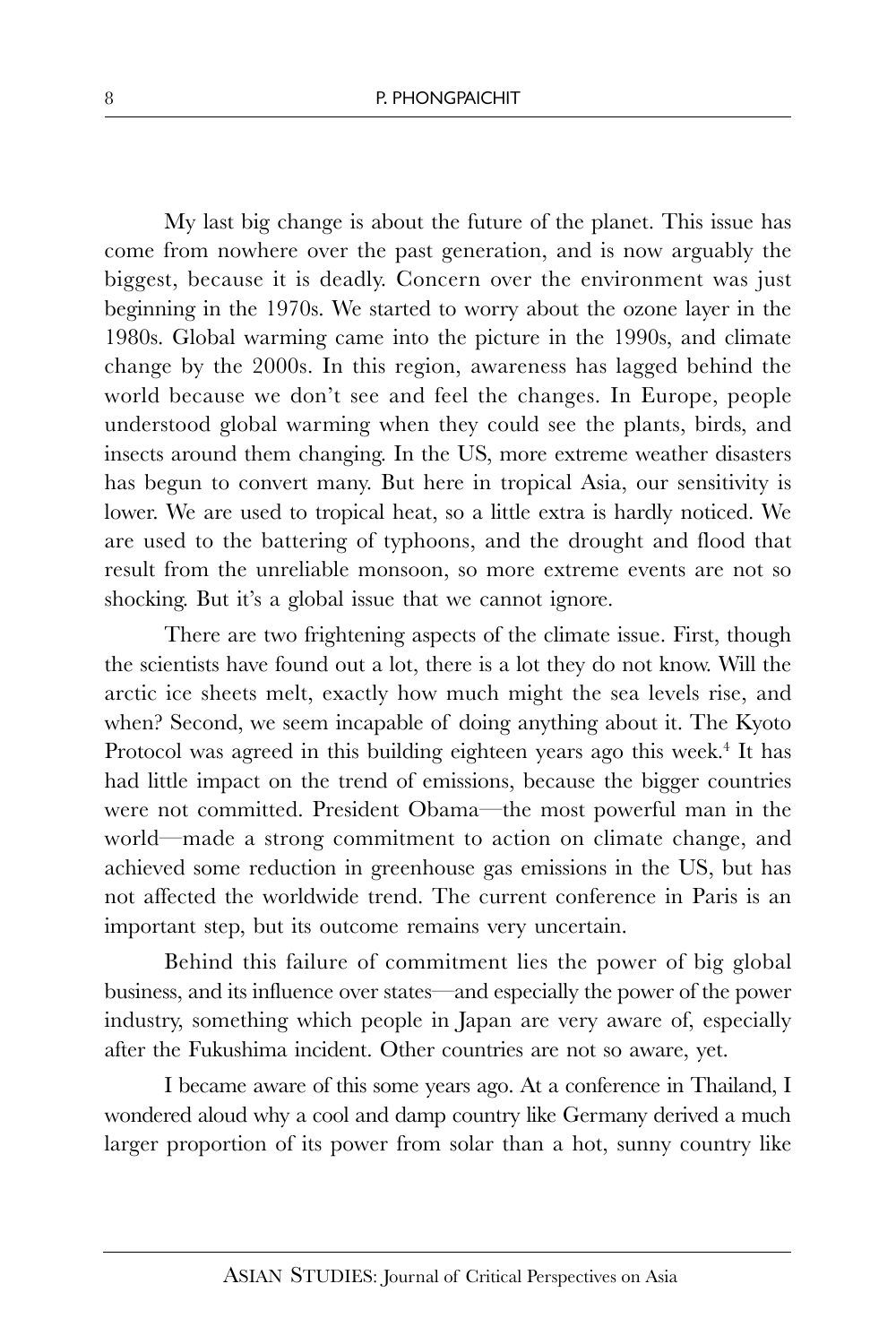Thailand. A representative from the electricity-generating monopoly replied that the quality of the sun in Germany was very high, while the quality of our sun in Thailand was very low. He said it with a straight face. I thought we had only one sun in our universe. Some time later, a green activist calculated that Thailand could provide for all its additional power needs by installing solar panels over an area of semi-desert. The power experts went bananas explaining why this was impossible. More recently, the electricity monopoly has come up with the idea that our grid cannot accommodate more than a small supply of solar-generated energy. This is very clever, because it makes the barrier a technical issue in a facility over which they have total control.

Recently one of my colleagues has been looking at Thailand's power industry.<sup>5</sup> It is a closed world. It is enormously lucrative. The people controlling it have a shared interest in upholding the status quo. Their job is to make profit for shareholders. They may be neither for nor against solar. But they prefer to invest in centralizing large scale-systems that big firms can manage efficiently. Thus the idea of solar is a big threat to them.

My last point about climate is that the impact for most of us will not be the direct physical changes, such as the sea rising around us, but the social impact of changes happening elsewhere, in the most vulnerable spots. Moreover, these social impacts are already happening but are difficult to relate with certainty to climate change. Several experts have pointed out that the revolt in Syria began after a 4-year drought in the country's eastern region, induced by climate change, which sparked an exodus of 1.5 million farming families to the cities. 6 Of course, we cannot gauge how much the drought was a cause of conflict. But the possibility that the unfolding social crisis in Europe is in part a result of an ecological crisis in the Middle East illustrates how complex, how difficult, and how big the consequences of climate change will be.

g g g

Now let me wind up. I have sketched the issues which influenced my work at the start of my academic career, and then those which are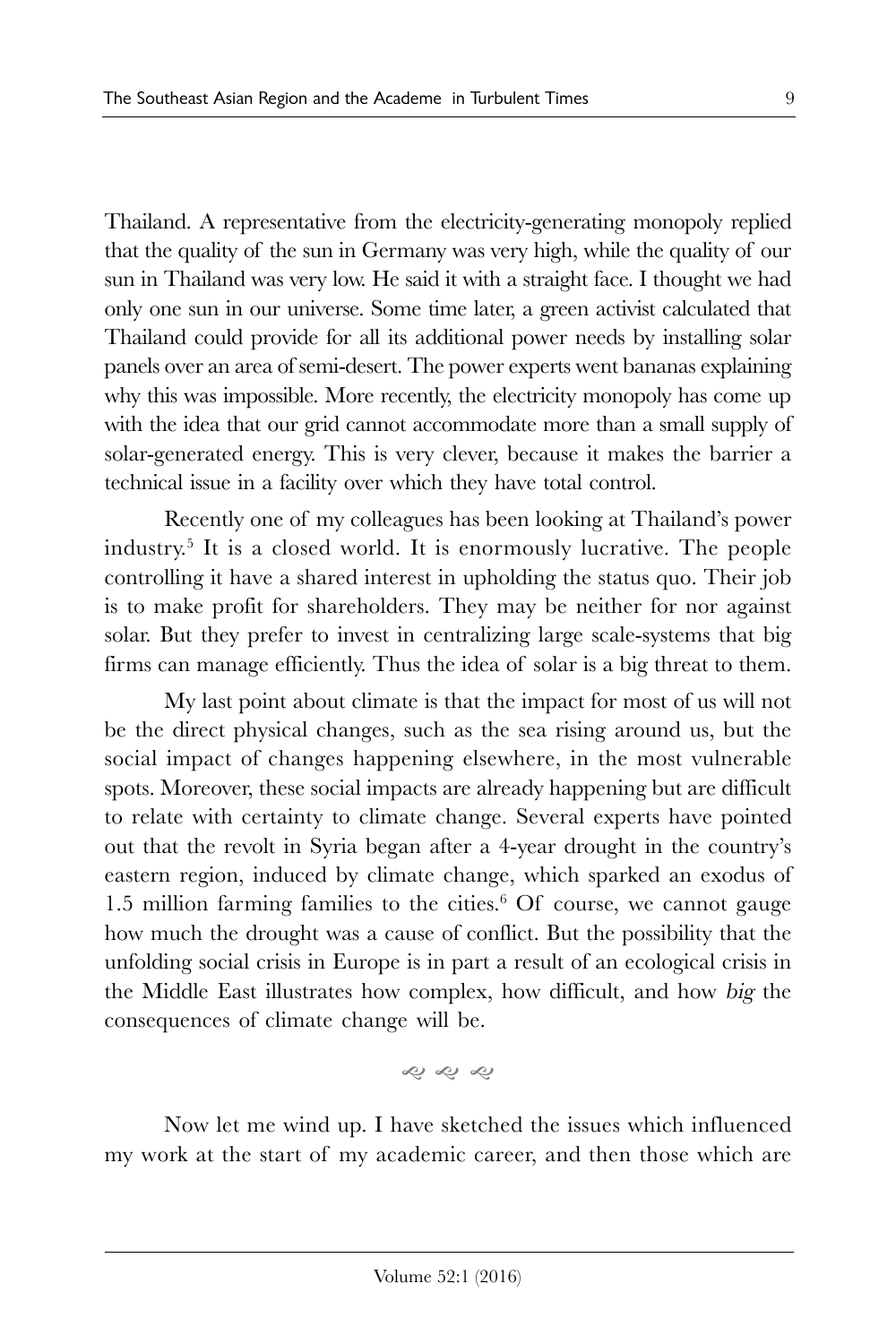shaping my thinking now, towards the end of that career. My first and simple point is that these issues have changed enormously. The world has changed, and our intellectual equipment for understanding the world has changed.

My second point is that the old ideas of "development," "social science" and democracy may now be badly tarnished, yet they enshrined an optimism about the future that was a powerful motivation of both research and activism. These same ideas need to be reworked for a new era.

My third point is that the challenges facing the academe have become tougher as a result of the increasing complexity of our globalized world. The barriers to the use of solar energy in our sun-drenched region can serve an example. This is a problem that involves science and engineering to solve problems over storage and distribution, political economy to understand the role of the existing power industry, and law and politics to plot the course of change to a new power regime. Within the academe, this requires more interdisciplinary cooperation.

A model for such cooperation can be found right here at the University of Kyoto, in a project entitled In Search of Sustainable Humanosphere (meaning living environment) in Asia and Africa, which brought together scientists, social scientists, and historians to think about the planet in a new way.<sup>7</sup>

This need for interdisciplinary work and "big thinking" is equally true for the other issues I have mentioned—inequality, the domination of finance—and many more.

My fourth concluding point is that knowledge matters, that academic research and debate needs to be protected, and that we should never be discouraged. Very few politicians will admit to being influenced by something that an academic has said or written. But somehow, whenever politics take an authoritarian turn, academics are among the first to be threatened. That has happened since the last Thai coup. Several academics have been called in for "attitude adjustment," some on several occasions.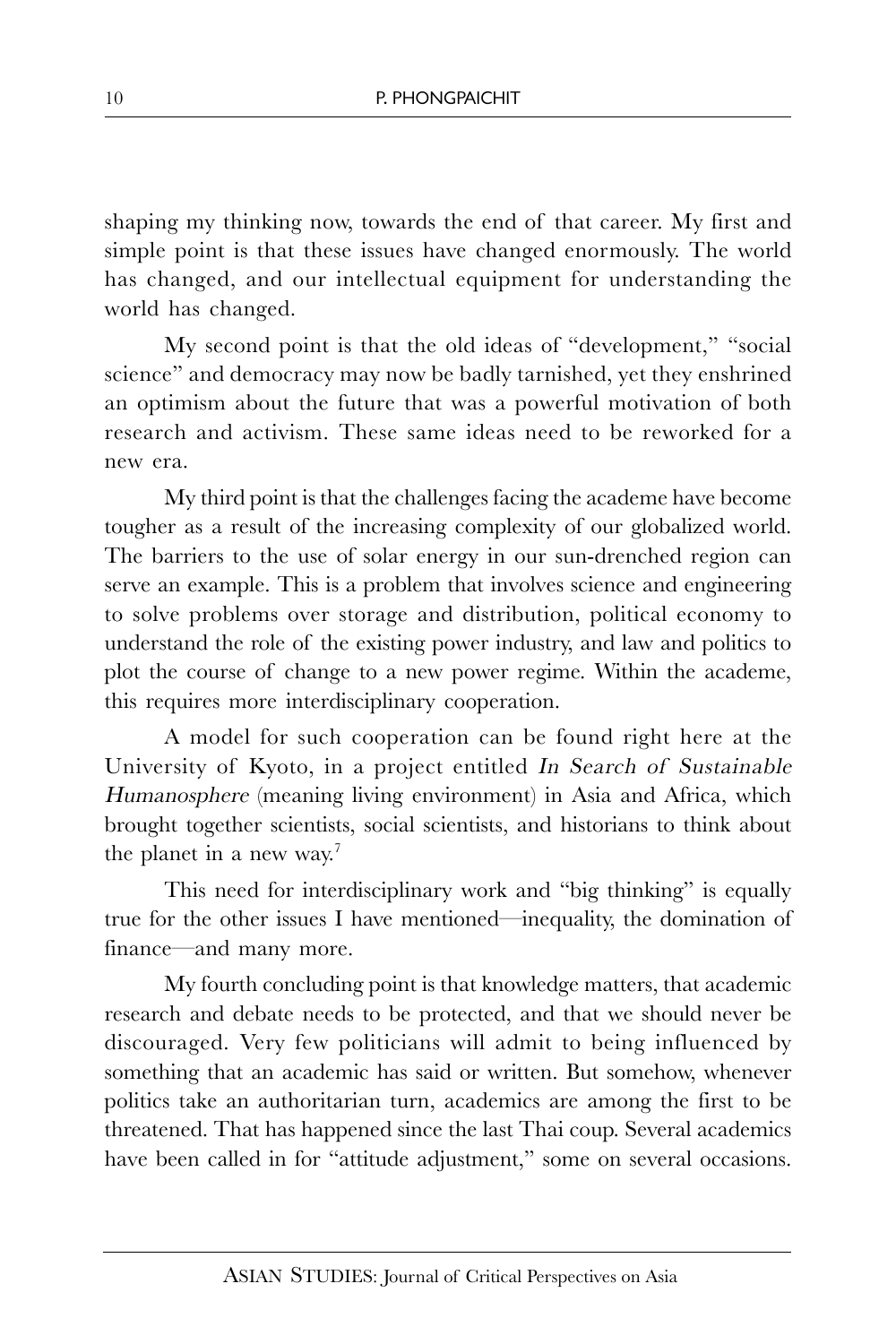The junta announced it was going to cure inequality so we should stop talking about it because it might cause division. When we we're going to hold a seminar, they threatened to surround the building with soldiers so nobody could get in.

Earlier this year, the education minister in the current Japanese government sent a letter to Japan's 86 national universities, calling on them to take "active steps to abolish [social science and humanities] organizations or to convert them to serve areas that better meet society's needs". Prime minister Abe talked about promoting "more practical vocational education that better anticipates the needs of society." Apparently 26 universities agreed to make some reduction, but these decisions may be influenced by falling applications and financial constraints. You will be pleased to hear that Kyoto University informed the minister that it would simply not comply.

g g g

The issues that I have chosen to describe are those which appeal to a political economist. For a historian, or a political scientist, or a literature specialist, or an anthropologist, or a student of cultural studies, the issues will be different, but the message is the same. Be engaged. Be sensitive to the time and the place. Be prepared to explore new avenues and multidisciplinary researches. Maintain the optimism that change for the better is possible. Never be discouraged. Your innovative ideas, writing and agitation—as well as your courage—have never been so much in demand as they are right now!

Thank you.

\* Keynote address at the Southeast Asian Studies in Asia (SEASIA) Conference 2015 held on 12–13 December 2015 at the Kyoto International Conference Center, Kyoto, Japan. It was subsequently published in the Spring 2016 newsletter of the Center for Southeast Asian Studies, Kyoto University. It is being reprinted here with the kind permission of Professor Phongpaichit. Subheaders in the newsletter were removed, and referencing was modified for consistency with the journal's citation standard.